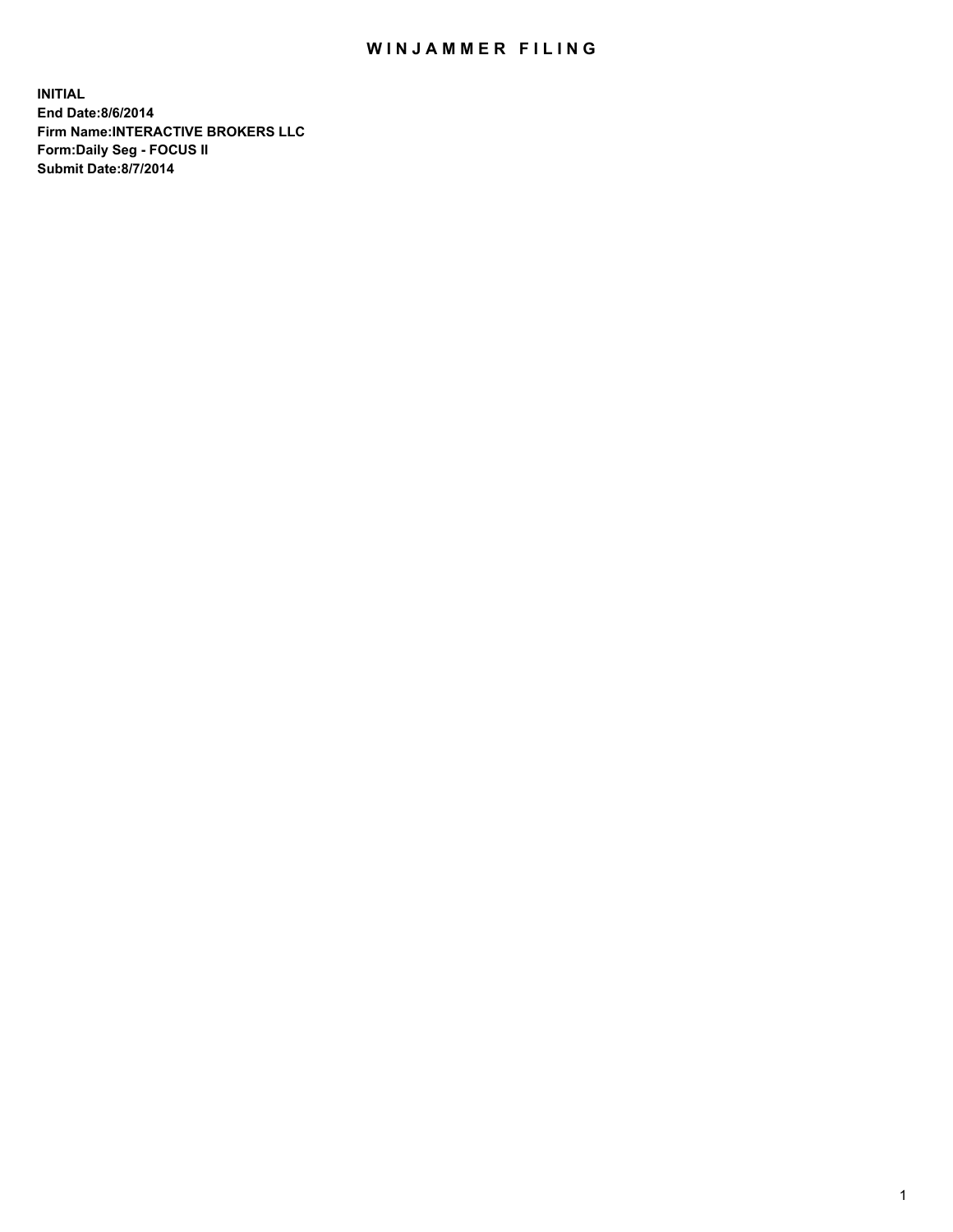## **INITIAL End Date:8/6/2014 Firm Name:INTERACTIVE BROKERS LLC Form:Daily Seg - FOCUS II Submit Date:8/7/2014 Daily Segregation - Cover Page**

| <b>Contact Name</b><br><b>Michael Ellman</b><br><b>Contact Phone Number</b><br>203-422-8926           |  |
|-------------------------------------------------------------------------------------------------------|--|
|                                                                                                       |  |
|                                                                                                       |  |
| <b>Contact Email Address</b><br>mellman@interactivebrokers.co                                         |  |
| $\underline{\mathbf{m}}$                                                                              |  |
| FCM's Customer Segregated Funds Residual Interest Target (choose one):                                |  |
| a. Minimum dollar amount: ; or<br>$\overline{\mathbf{0}}$                                             |  |
| b. Minimum percentage of customer segregated funds required:% ; or<br>0                               |  |
| c. Dollar amount range between: and; or<br>155,000,000 245,000,000                                    |  |
| d. Percentage range of customer segregated funds required between:% and%.<br>00                       |  |
| FCM's Customer Secured Amount Funds Residual Interest Target (choose one):                            |  |
| a. Minimum dollar amount: ; or<br>$\overline{\mathbf{0}}$                                             |  |
| b. Minimum percentage of customer secured funds required:% ; or<br>0                                  |  |
| c. Dollar amount range between: and; or<br>80,000,000 120,000,000                                     |  |
| d. Percentage range of customer secured funds required between:% and%.<br>00                          |  |
|                                                                                                       |  |
| FCM's Cleared Swaps Customer Collateral Residual Interest Target (choose one):                        |  |
| a. Minimum dollar amount: ; or<br>$\overline{\mathbf{0}}$                                             |  |
| $\overline{\mathbf{0}}$<br>b. Minimum percentage of cleared swaps customer collateral required:% ; or |  |
| c. Dollar amount range between: and; or<br>0 <sub>0</sub>                                             |  |
| d. Percentage range of cleared swaps customer collateral required between:% and%.<br>0 <sub>0</sub>   |  |
| Current ANC:on<br>2,348,953,973 06-AUG-2014                                                           |  |
| <b>Broker Dealer Minimum</b><br>345,726,903                                                           |  |
| Debit/Deficit - CustomersCurrent AmountGross Amount                                                   |  |
| Domestic Debit/Deficit<br>3,023,440                                                                   |  |
| Foreign Debit/Deficit<br>3,130,086 0                                                                  |  |
| Debit/Deficit - Non CustomersCurrent AmountGross Amount                                               |  |
| Domestic Debit/Deficit<br>0 <sub>0</sub>                                                              |  |
| Foreign Debit/Deficit<br>0 <sub>0</sub>                                                               |  |
| Proprietary Profit/Loss                                                                               |  |
| Domestic Profit/Loss<br>$\overline{\mathbf{0}}$                                                       |  |
| Foreign Profit/Loss<br>$\underline{\mathbf{0}}$                                                       |  |
| Proprietary Open Trade Equity                                                                         |  |
| Domestic OTE<br><u>0</u>                                                                              |  |
| Foreign OTE<br><u>0</u>                                                                               |  |
| <b>SPAN</b>                                                                                           |  |
| <b>Customer SPAN Calculation</b><br>1,111,335,667                                                     |  |
| Non-Customer SPAN Calcualation<br>13,680,906                                                          |  |
| Proprietary Capital Charges<br><u>0</u>                                                               |  |
| Minimum Dollar Amount Requirement<br>20,000,000 [7465]                                                |  |
| Other NFA Dollar Amount Requirement<br>21,538,878 [7475]                                              |  |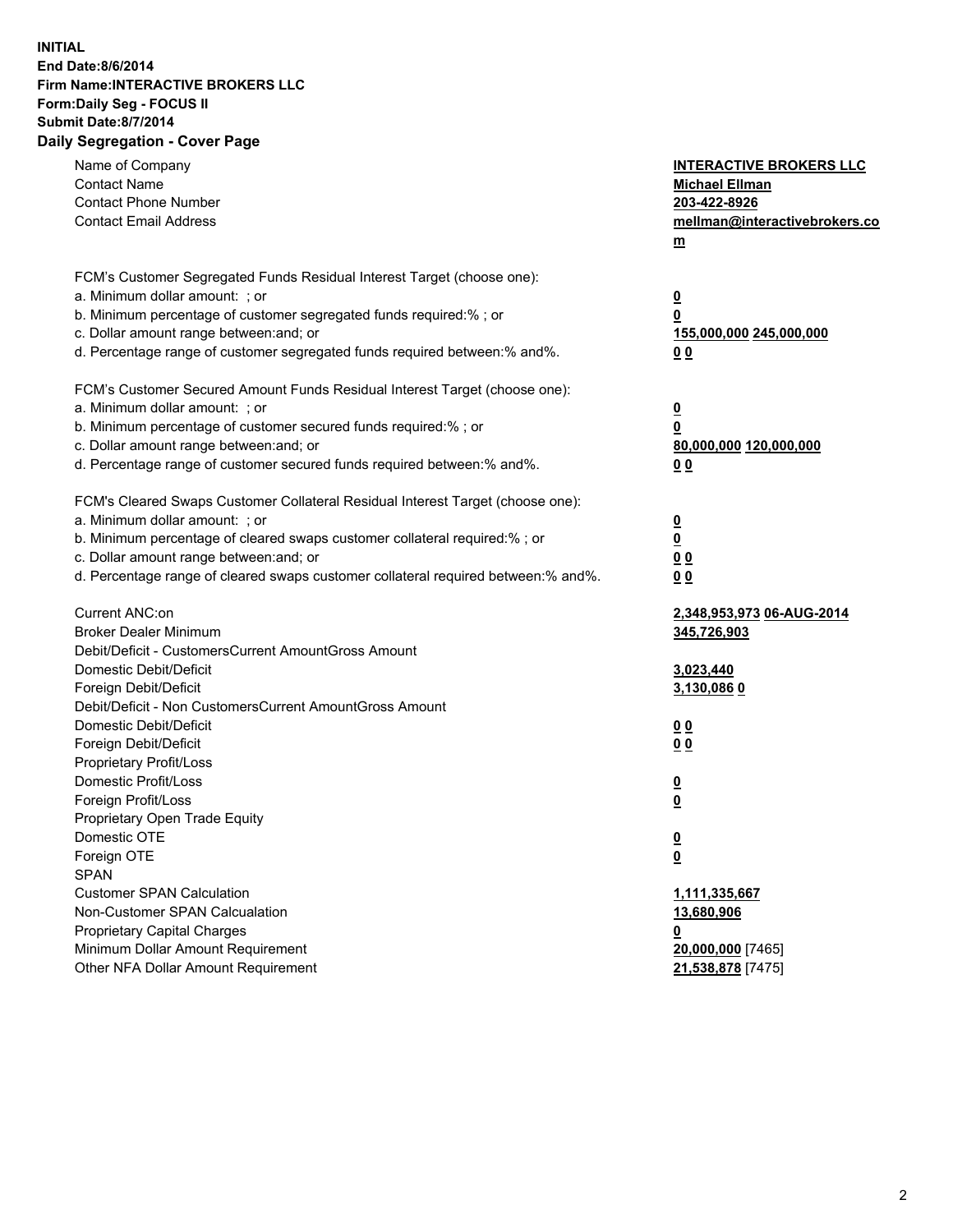## **INITIAL End Date:8/6/2014 Firm Name:INTERACTIVE BROKERS LLC Form:Daily Seg - FOCUS II Submit Date:8/7/2014 Daily Segregation - Secured Amounts**

| Foreign Futures and Foreign Options Secured Amounts                                         |                                                                                                                                                                                                                    |
|---------------------------------------------------------------------------------------------|--------------------------------------------------------------------------------------------------------------------------------------------------------------------------------------------------------------------|
| Amount required to be set aside pursuant to law, rule or regulation of a foreign            | $0$ [7305]                                                                                                                                                                                                         |
| government or a rule of a self-regulatory organization authorized thereunder                |                                                                                                                                                                                                                    |
| Net ledger balance - Foreign Futures and Foreign Option Trading - All Customers             |                                                                                                                                                                                                                    |
| A. Cash                                                                                     | 313,077,967 [7315]                                                                                                                                                                                                 |
| B. Securities (at market)                                                                   | $0$ [7317]                                                                                                                                                                                                         |
| Net unrealized profit (loss) in open futures contracts traded on a foreign board of trade   | -4,838,689 [7325]                                                                                                                                                                                                  |
| Exchange traded options                                                                     |                                                                                                                                                                                                                    |
| a. Market value of open option contracts purchased on a foreign board of trade              | 81,804 [7335]                                                                                                                                                                                                      |
| b. Market value of open contracts granted (sold) on a foreign board of trade                | <u>-111,014</u> [7337]                                                                                                                                                                                             |
| Net equity (deficit) (add lines 1. 2. and 3.)                                               | 308,210,068 [7345]                                                                                                                                                                                                 |
| Account liquidating to a deficit and account with a debit balances - gross amount           | 3,130,086 [7351]                                                                                                                                                                                                   |
| Less: amount offset by customer owned securities                                            | 0 [7352] 3,130,086 [7354]                                                                                                                                                                                          |
| Amount required to be set aside as the secured amount - Net Liquidating Equity              | 311,340,154 [7355]                                                                                                                                                                                                 |
| Method (add lines 4 and 5)                                                                  |                                                                                                                                                                                                                    |
| Greater of amount required to be set aside pursuant to foreign jurisdiction (above) or line | 311,340,154 [7360]                                                                                                                                                                                                 |
| 6.                                                                                          |                                                                                                                                                                                                                    |
| FUNDS DEPOSITED IN SEPARATE REGULATION 30.7 ACCOUNTS                                        |                                                                                                                                                                                                                    |
| Cash in banks                                                                               |                                                                                                                                                                                                                    |
| A. Banks located in the United States                                                       | 335,460,383 [7500]                                                                                                                                                                                                 |
| B. Other banks qualified under Regulation 30.7                                              | 0 [7520] 335,460,383 [7530]                                                                                                                                                                                        |
| Securities                                                                                  |                                                                                                                                                                                                                    |
| A. In safekeeping with banks located in the United States                                   | $0$ [7540]                                                                                                                                                                                                         |
| B. In safekeeping with other banks qualified under Regulation 30.7                          | 0 [7560] 0 [7570]                                                                                                                                                                                                  |
| Equities with registered futures commission merchants                                       |                                                                                                                                                                                                                    |
| A. Cash                                                                                     | $0$ [7580]                                                                                                                                                                                                         |
| <b>B.</b> Securities                                                                        | $0$ [7590]                                                                                                                                                                                                         |
| C. Unrealized gain (loss) on open futures contracts                                         | $0$ [7600]                                                                                                                                                                                                         |
| D. Value of long option contracts                                                           | $0$ [7610]                                                                                                                                                                                                         |
| E. Value of short option contracts                                                          | 0 [7615] 0 [7620]                                                                                                                                                                                                  |
| Amounts held by clearing organizations of foreign boards of trade                           |                                                                                                                                                                                                                    |
| A. Cash                                                                                     | $0$ [7640]                                                                                                                                                                                                         |
| <b>B.</b> Securities                                                                        | $0$ [7650]                                                                                                                                                                                                         |
| C. Amount due to (from) clearing organization - daily variation                             | $0$ [7660]                                                                                                                                                                                                         |
| D. Value of long option contracts                                                           | $0$ [7670]                                                                                                                                                                                                         |
| E. Value of short option contracts                                                          | 0 [7675] 0 [7680]                                                                                                                                                                                                  |
| Amounts held by members of foreign boards of trade                                          |                                                                                                                                                                                                                    |
| A. Cash                                                                                     | 77,562,353 [7700]                                                                                                                                                                                                  |
| <b>B.</b> Securities                                                                        | $0$ [7710]                                                                                                                                                                                                         |
| C. Unrealized gain (loss) on open futures contracts                                         | -990,561 [7720]                                                                                                                                                                                                    |
| D. Value of long option contracts                                                           | <b>81,807</b> [7730]                                                                                                                                                                                               |
| E. Value of short option contracts                                                          | <u>-111,018</u> [7735] 76,542,581 [7740]                                                                                                                                                                           |
| Amounts with other depositories designated by a foreign board of trade                      | $0$ [7760]                                                                                                                                                                                                         |
| Segregated funds on hand                                                                    | $0$ [7765]                                                                                                                                                                                                         |
|                                                                                             | 412,002,964 [7770]                                                                                                                                                                                                 |
| Excess (deficiency) Set Aside for Secured Amount (subtract line 7 Secured Statement         | 100,662,810 [7380]                                                                                                                                                                                                 |
| Page 1 from Line 8)                                                                         |                                                                                                                                                                                                                    |
|                                                                                             | 80,000,000 [7780]                                                                                                                                                                                                  |
|                                                                                             | 20,662,810 [7785]                                                                                                                                                                                                  |
|                                                                                             | Total funds in separate section 30.7 accounts<br>Management Target Amount for Excess funds in separate section 30.7 accounts<br>Excess (deficiency) funds in separate 30.7 accounts over (under) Management Target |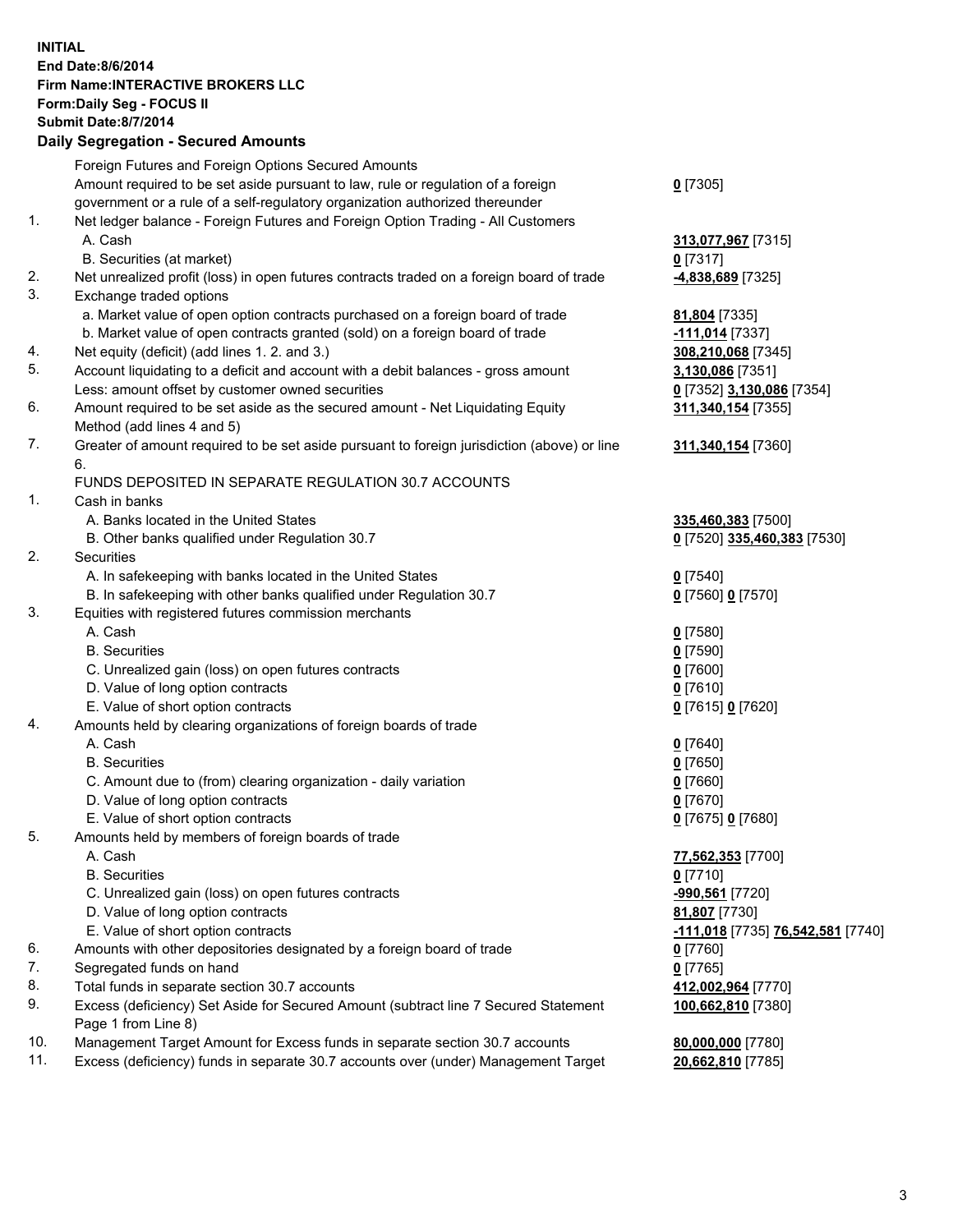**INITIAL End Date:8/6/2014 Firm Name:INTERACTIVE BROKERS LLC Form:Daily Seg - FOCUS II Submit Date:8/7/2014 Daily Segregation - Segregation Statement** SEGREGATION REQUIREMENTS(Section 4d(2) of the CEAct) 1. Net ledger balance A. Cash **2,264,499,086** [7010] B. Securities (at market) **0** [7020] 2. Net unrealized profit (loss) in open futures contracts traded on a contract market **16,680,628** [7030] 3. Exchange traded options A. Add market value of open option contracts purchased on a contract market **90,028,549** [7032] B. Deduct market value of open option contracts granted (sold) on a contract market **-158,588,344** [7033] 4. Net equity (deficit) (add lines 1, 2 and 3) **2,212,619,919** [7040] 5. Accounts liquidating to a deficit and accounts with debit balances - gross amount **3,023,440** [7045] Less: amount offset by customer securities **0** [7047] **3,023,440** [7050] 6. Amount required to be segregated (add lines 4 and 5) **2,215,643,359** [7060] FUNDS IN SEGREGATED ACCOUNTS 7. Deposited in segregated funds bank accounts A. Cash **360,204,363** [7070] B. Securities representing investments of customers' funds (at market) **1,042,012,606** [7080] C. Securities held for particular customers or option customers in lieu of cash (at market) **0** [7090] 8. Margins on deposit with derivatives clearing organizations of contract markets A. Cash **11,570,870** [7100] B. Securities representing investments of customers' funds (at market) **109,463,312** [7110] C. Securities held for particular customers or option customers in lieu of cash (at market) **0** [7120] 9. Net settlement from (to) derivatives clearing organizations of contract markets **-1,043,167** [7130] 10. Exchange traded options A. Value of open long option contracts **1,674,352** [7132] B. Value of open short option contracts **-4,526,813** [7133] 11. Net equities with other FCMs A. Net liquidating equity **-26,248,193** [7140] B. Securities representing investments of customers' funds (at market) **929,910,583** [7160] C. Securities held for particular customers or option customers in lieu of cash (at market) **0** [7170] 12. Segregated funds on hand **0** [7150] 13. Total amount in segregation (add lines 7 through 12) **2,423,017,913** [7180] 14. Excess (deficiency) funds in segregation (subtract line 6 from line 13) **207,374,554** [7190] 15. Management Target Amount for Excess funds in segregation **155,000,000** [7194]

16. Excess (deficiency) funds in segregation over (under) Management Target Amount Excess

**52,374,554** [7198]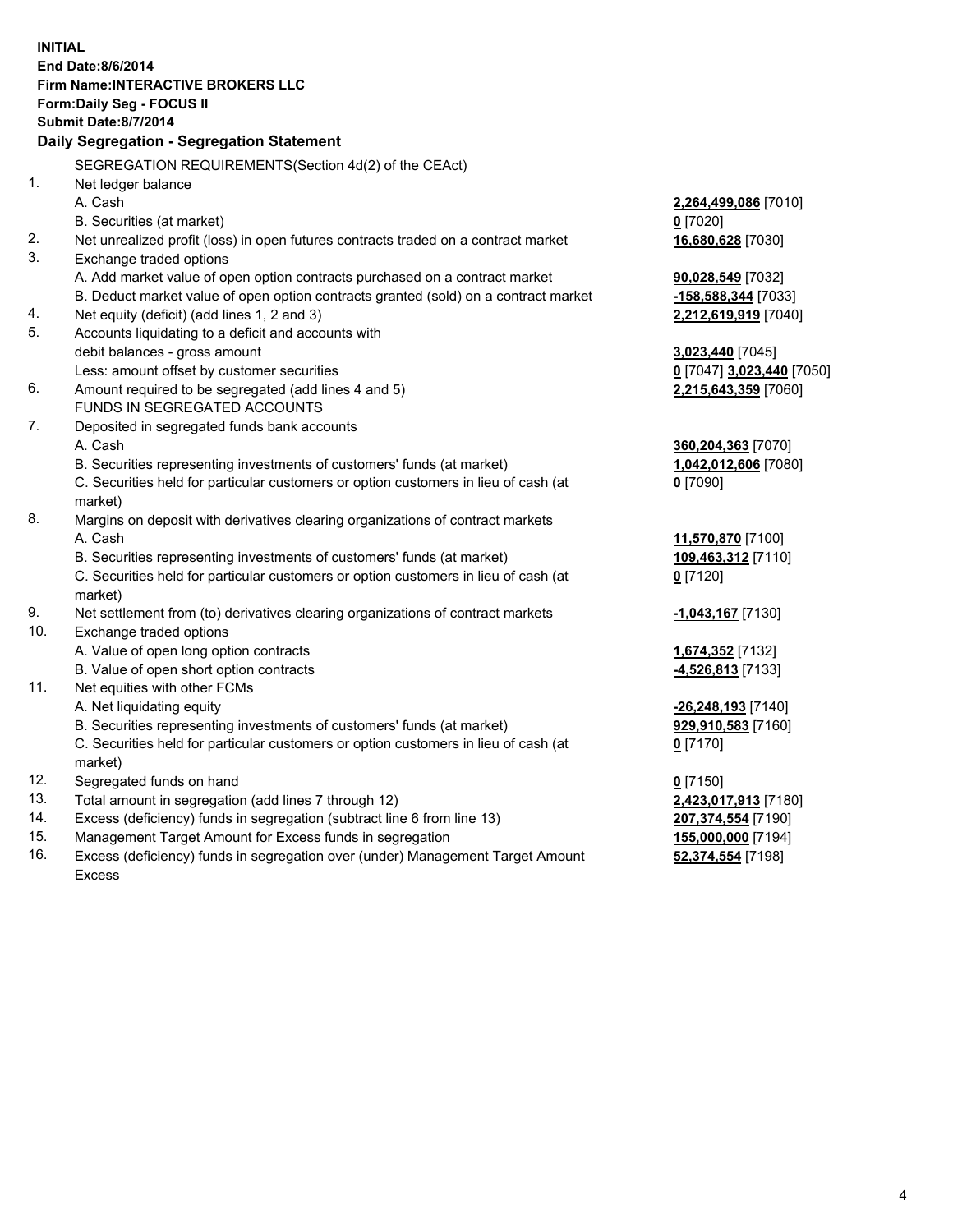## **INITIAL End Date:8/6/2014 Firm Name:INTERACTIVE BROKERS LLC Form:Daily Seg - FOCUS II Submit Date:8/7/2014 Daily Segregation - Supplemental**

| $\overline{\phantom{a}}$ | Total gross margin deficiencies - Segregated Funds Origin                              | 44,704 [9100] |  |
|--------------------------|----------------------------------------------------------------------------------------|---------------|--|
| $\blacksquare$           | Total gross margin deficiencies - Secured Funds Origin                                 | 28,177 [9101] |  |
| $\blacksquare$           | Total gross margin deficiencies - Cleared Swaps Customer Collateral Funds Origin       | $0$ [9102]    |  |
| $\overline{\phantom{a}}$ | Total gross margin deficiencies - Noncustomer and Proprietary Accounts Origin          | $0$ [9103]    |  |
| $\blacksquare$           | Total number of accounts contributing to total gross margin deficiencies - Segregated  | $6$ [9104]    |  |
|                          | Funds Origin                                                                           |               |  |
|                          | Total number of accounts contributing to total gross margin deficiencies - Secured     | 1 [9105]      |  |
|                          | Funds Origin                                                                           |               |  |
|                          | Total number of accounts contributing to the total gross margin deficiencies - Cleared | $0$ [9106]    |  |
|                          | Swaps Customer Collateral Funds Origin                                                 |               |  |
| $\overline{\phantom{a}}$ | Total number of accounts contributing to the total gross margin deficiencies -         | $0$ [9107]    |  |
|                          | Noncustomer and Proprietary Accounts Origin                                            |               |  |
|                          |                                                                                        |               |  |

- Upload a copy of the firm's daily margin report the FCM uses to issue margin calls which corresponds with the reporting date.